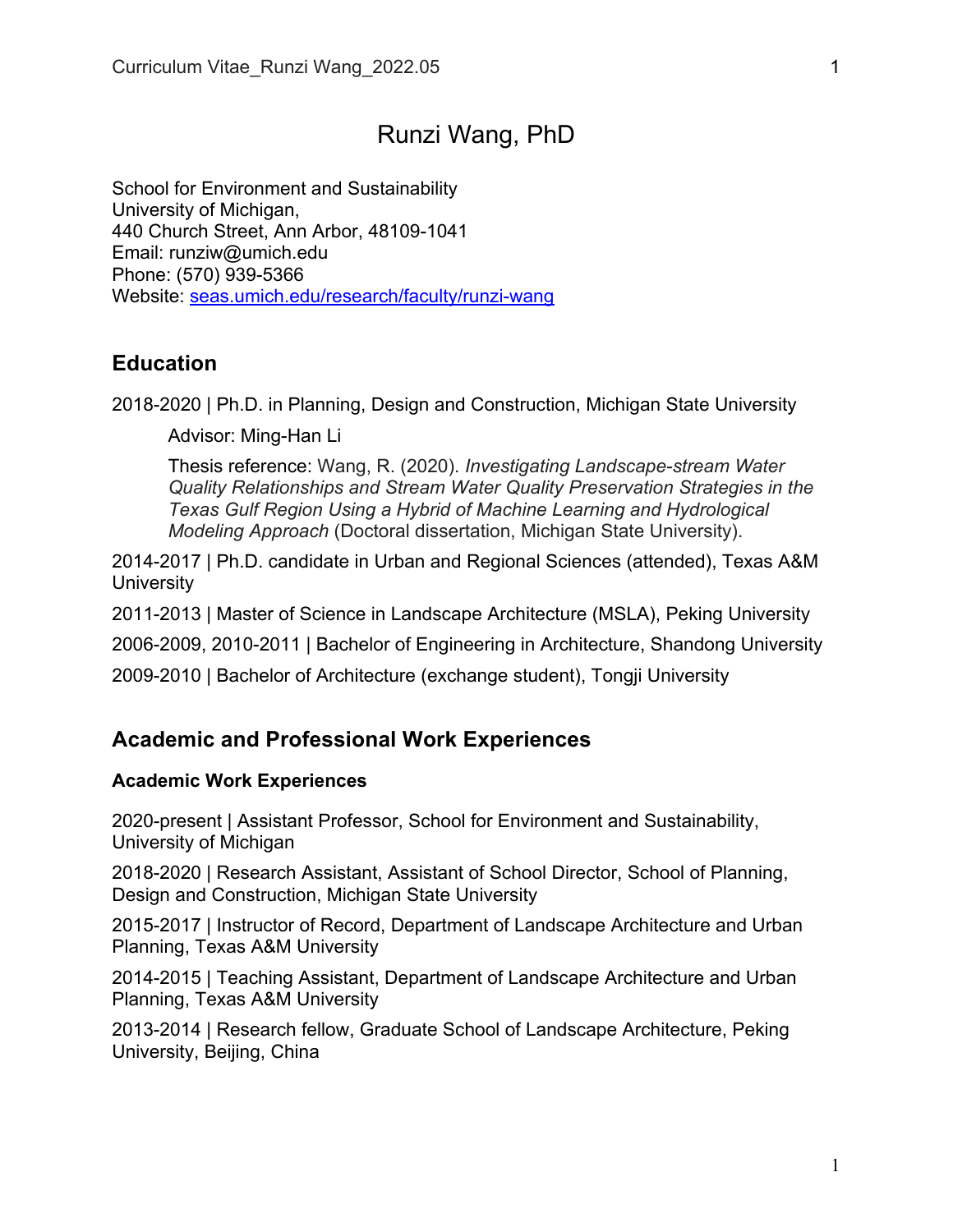## **Publications**

#### **Peer-reviewed Journal Articles**

**Wang, R.**, Ma, Y., Zhao, G., Zhou, Y., Shehab, I., Burton, A., (2022). Investigating water quality sensitivity to climate and its influencing factors in four Lake Erie watersheds. *Journal of Environmental Management* (under review)

Guzman, C. B., **Wang, R.**, Muellerklein, O., Smith, M., & Eger, C. G. (2022). Comparing stormwater quality and watershed typologies across the United States: A machine learning approach. *Water Research*, *216*, 118283.

**Wang, R.**, Kim, J. H., & Li, M. H. (2021). Predicting stream water quality under different urban development pattern scenarios with an interpretable machine learning approach. *Science of The Total Environment*, *761*, 144057.

Song, Y., **Wang, R.**, Fernandez, J., & Li, D. (2021) Investigating sense of place of the Las Vegas Strip using online reviews and machine learning approaches. *Landscape and Urban Planning*, 205, 103956.

**Wang, R.**, Zhang, X., & Li, M.-H. (2019). Predicting bioretention pollutant removal efficiency with design features: A data-driven approach. *Journal of Environmental Management*, 242, 403–414.

#### **Peer-reviewed Conference Abstracts**

Zuo, Chen., **Wang, R.**, & Wu Q. (2022) Investigating water quality under different urban planning scenarios with a combination of empirical and physical hydrological model approach. *Council of Educators in Landscape Architecture (CELA)*, Santa Ana Pueblo, NM

Ma, Y., **Wang, R.,** Zhou, Y., & Shehab, I. (2022). Investigating climate-water quality relationship and its determinant environmental factors with longitudinal data in the Lake Erie surrounding watersheds. *Council of Educators in Landscape Architecture (CELA)*, Santa Ana Pueblo, NM

Guan, J., **Wang, R.**, Van Berkel, D., Liang, Z. (2022). Assessing how spatial patterns of urban green space affect its equity in Southeast Michigan. *Council of Educators in Landscape Architecture (CELA)*, Santa Ana Pueblo, NM

**Wang, R.**, Zuo, C., Wu, Q., & Goodspeed, R. (2021). The investigation of fine scale urban form effects on stream water quality in the Huron River Watershed. *American Geophysical Union (AGU) fall meeting*, New Orleans, LA

**Wang, R.**, Liang, Z., Zhao, G., & Currie, W. (2021). Development of the continental urban steam water quality dataset towards a socio-ecological framework. *American Geophysical Union (AGU) fall meeting*, New Orleans, LA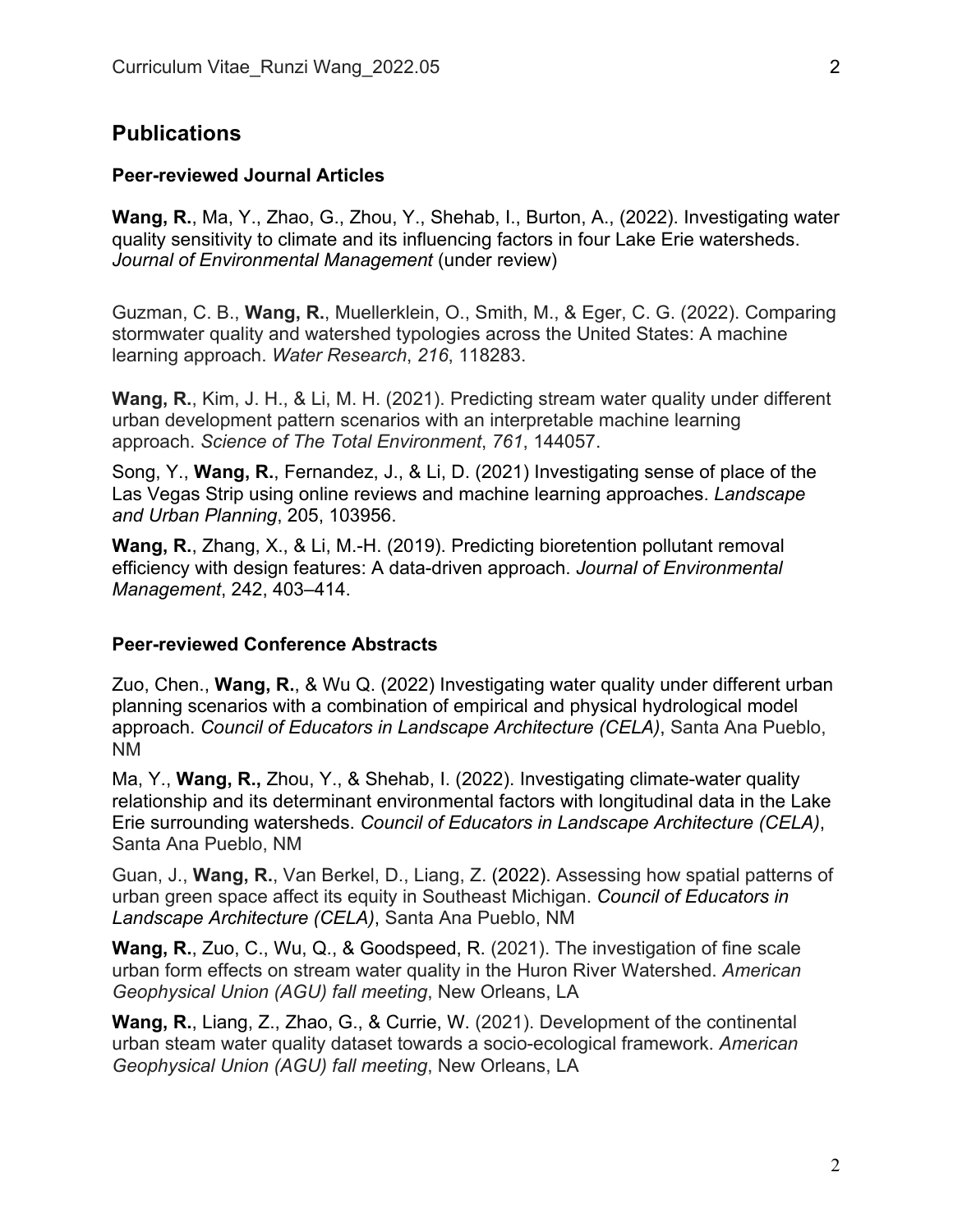**Wang, R.** & Zhao, G. (2020). The synergistic effects of climate variability, streamflow, land cover change, and fertilizer application on long-term stream water quality across *scales*. *American Geophysical Union (AGU) fall meeting* (online)

Guzman, C. B., **Wang, R.**, Muellerklein, O., Eager., C., & Smith, M. (2020). Identifying relationships between urban stormwater signatures and watershed characteristics using interpretable machine learning. *American Geophysical Union (AGU) fall meeting* (online)

Zhong, H., & **Wang, R.** (2020). Spatial Accounting: Decomposing Urban Spatial Changes in the United States. *Association of Collegiate Schools of Planning (ACSP) annual meeting* (online).

Li, M. H., **Wang, R.**, Ellis, C., Lebleu, C. (2020). CELA2020 Centennial Celebration Review: Examining the Past, Present and Future. *Council of Educators in Landscape Architecture (CELA)* (online).

Guzman, C. B., **Wang, R.**, Muellerklein, O., Eager., C., & Smith, M. (2020). The landscape of American Stormwater Pollution. *Council of Educators in Landscape Architecture (CELA)* (online).

**Wang, R.**, Kong., L., & Li, M. H. (2019). Quantifying landscape-water quality nexus and predicting water quality under alternative planning scenarios using machine learning approaches. *American Geophysical Union (AGU) fall meeting*, San Francisco, CA.

Guzman, C. B., **Wang, R.**, Muellerklein, O., Eager., C., & Smith, M. (2019). Urban Stormwater Signatures Across the United States: A Machine Learning Approach. *American Geophysical Union (AGU) fall meeting*, San Francisco, CA.

**Wang, R.**, & Li, M. H. (2019). Exploring Stream Water Quality Management with Hydrologically Sensitive Area (HSA) Approach: A case study in San Jacinto River Basin, Texas. *Council of Educators in Landscape Architecture (CELA)*, Sacramento, CA, Page 129.

**Wang, R.**, Zhao, G., & Li, M. H. (2019). The application of Google Earth Engine to Landscape Architecture Research—An example of data collection and analysis procedure in a water quality study. *Council of Educators in Landscape Architecture (CELA)*, Sacramento, CA, Page 253.

Song, Y., Lecy, E., Fischer, D. & **Wang, R.** (2019). Machine Learning From Las Vegas Analyzing big datasets of online reviews for improved placemaking guidelines. *Council of Educators in Landscape Architecture (CELA)*, Sacramento, CA, Page 158.

**Wang, R.**, Zhao, G., & Li, M. H. (2018). Developing longitudinal models of 20-year water quality in Texas gulf region—A hybrid of remote sensing and machine learning approach. *American Geophysical Union (AGU) fall meeting*, Washington D. C.

**Wang, R.**, & Li, M. H. (2018). Building decision tree classifiers to predict bioretention performance. *Council of Educators in Landscape Architecture (CELA)*, Sacramento, CA, Page 70.

**Wang, R.**, & Li, M. H. (2018). An application of different machine learning techniques for stream water quality prediction: A comparison among decision Tree, support vector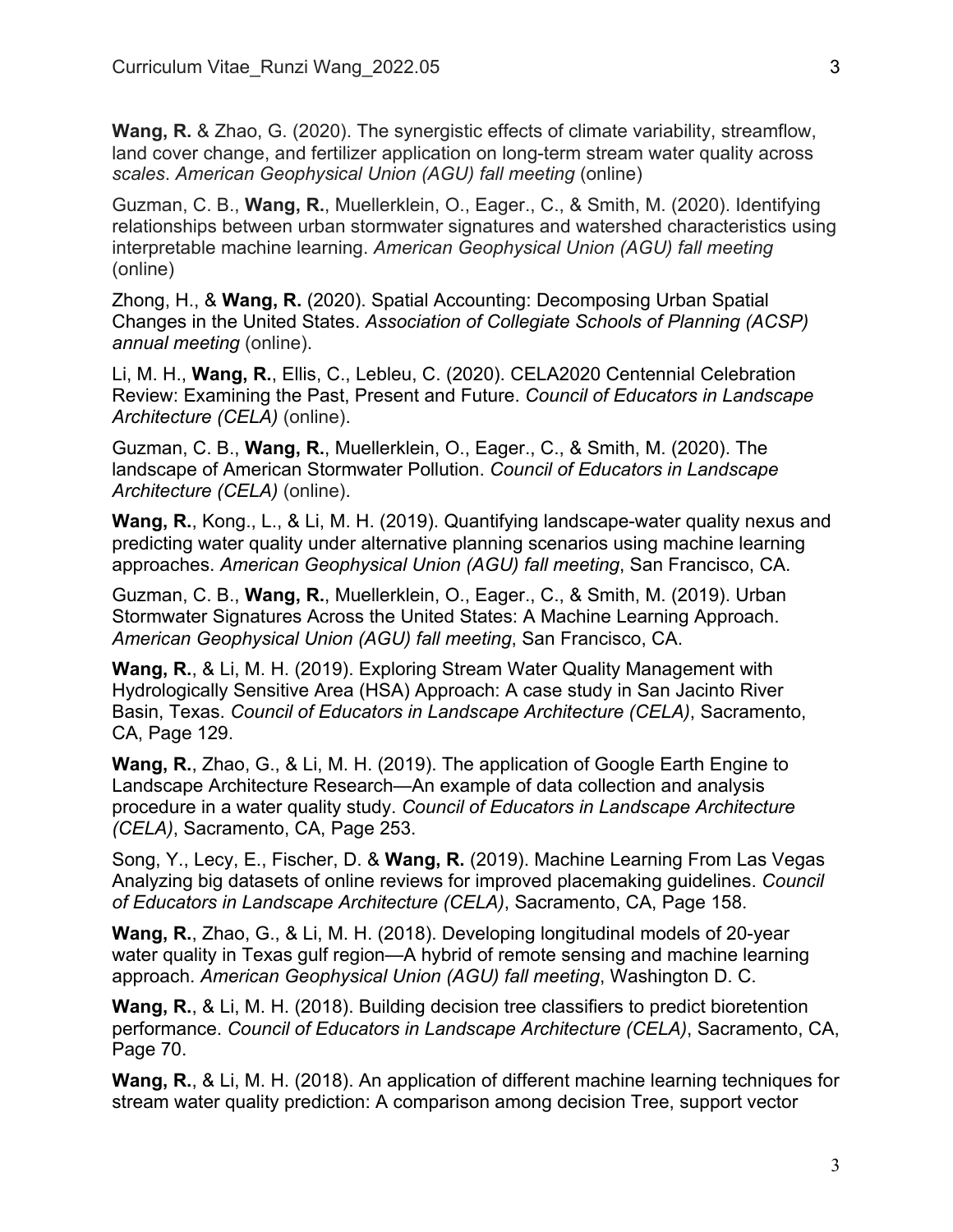machine, and neuron network. Council of Educators in Landscape Architecture (CELA), Blacksburg, VI, Page 252.

Tao, Z., Sohn, W., **Wang, R.**, Cao, L., Newman, G., Li, M. H., Arnold M., & Kim, J. H. (2018). Aggie B.L.U.E. print laboratories: a multi-disciplinary teaching and service learning opportunity. *Council of Educators in Landscape Architecture (CELA)*, Blacksburg, VI, Page 297.

Li, M. H., & **Wang, R.** (2017). Bioretention performance with design parameters using decision tree Model. *Council of Educators in Landscape Architecture (CELA)*, Beijing, China, Page 78.

**Wang, R.**, & Li, M. H. (2016). Bioretention design parameters as predictors of pollutant removal efficiency—a data driven approach *Council of Educators in Landscape Architecture (CELA)*, Logan, UT, Page 93.

Kim, J. H., **Wang, R.**, & Li, M. H. (2016). The effectiveness of hands-on design-build learning opportunities in landscape design studios. *Council of Educators in Landscape Architecture (CELA)*, Logan, UT, Page 61.

Wang, Z., **Wang, R.**, Wang., H. & Jiang., Q. (2014). The Effectiveness of LID applications in Condensed Residential Areas. *Council of Educators in Landscape Architecture (CELA)*, Baltimore, MD, Page 286.

### **Non Peer-reviewed Conference Abstracts**

**Wang, R.**, & Li, M. H. (2019). A systematic review of research trend and critical issues in the field of landscape and water quality research. (2019). *American Association of Geographers (AAG) annual meeting*, Washington D. C.

Zhong, H., & **Wang, R.** (2019). Exploring the Driving Forces of Urban Infill and Fragmentation Development from 1990 to 2010 in the US. (2019). *American Association of Geographers (AAG) annual meeting*, Washington D. C.

### **Presentations**

2022. Investigating the effects of urban form and its interaction with weather on urban stream water quality using knockoffs and signed iterative random forest. *MIDAS Training Program for Environmental Scientists Workshop*, Michigan Institute for Data Science and Artificial Intelligence, University of Michigan.

2018. Investigating the impact of landscape factors on stream water quality through a hybrid of statistics and machine learning approach—A case study in Texas gulf region. *Environmental Science and Policy Program 2018 Fall Research Symposium*, Michigan State University.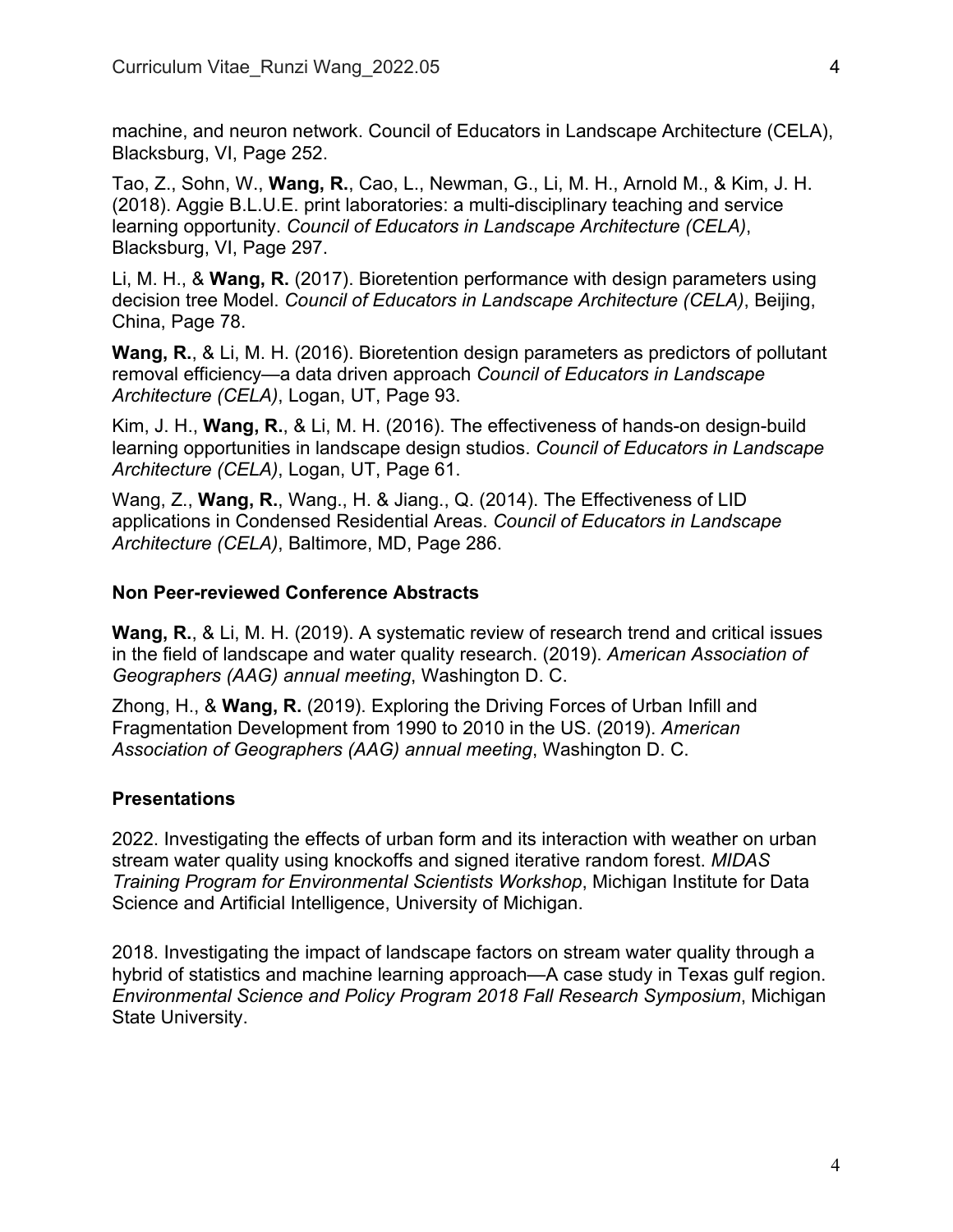## **Teaching Experiences**

### **2020-present |School for Environment and Sustainability, University of Michigan**

Site Engineering (EAS 588), Instructor, 2021 Winter

This class provides a technical background and practical exercises in the fundamental knowledge and skills of Landform Grading, Earthwork, Drainage, Hydrology and Surface Hydraulics, Stormwater Management and Street Layout and Basic Geometric Design.

Ecological Site Design Studio (EAS 590), Instructor, 2021 Winter

This class introduces a design approach that focuses on how to use aesthetics to support the wellbeing of humans in tandem with healthy environmental goals. Students utilize a decentralized way to manage stormwater onsite by means of green infrastructure, with the consideration of human perception, health consequences, and climate change effects.

Urban Stormwater (EAS 578), Instructor, 2022 Fall (future teaching)

### **2014-2017 |Department of Landscape Architecture and Urban Planning, Texas A&M University.**

Digital Communication (URPN 220), Instructor, 2017 Fall, 2016 Spring, 2015 Fall

This class teaches the basic and intermediate skills of design programs such as Google SketchUp, AutoCAD, Adobe Photoshop and Adobe InDesign to students and introduces them to the combinational approach to these software packages and the potential they have in visualizing design and planning schematics.

Landscape Design Studio III (LAND 311), Co-instructor. 2016 Fall

This course emphasizes design process, synthesis and design refinement, investigates problems to stimulate highly creative self-motivated results, and design thinking which integrates behavioral settings into natural and/or built landscape systems. Regional and community scaled designs are executed using a multitude of digital drawing methods.

Advanced Digital Communication (URPN 320), Co-instructor. 2017 Spring

This course is an interdisciplinary class instructing landscape architects, planners, architects, and urban and regional sciences majors. It is an advanced digital representation class which helps students generate a workflow using ArcGIS, AutoCAD, Land F|X, Adobe Creative Suites, and Google SketchUp Pro.

Digital Communication (URPN 220), Teaching Assistant. 2015 Spring, 2014 Fall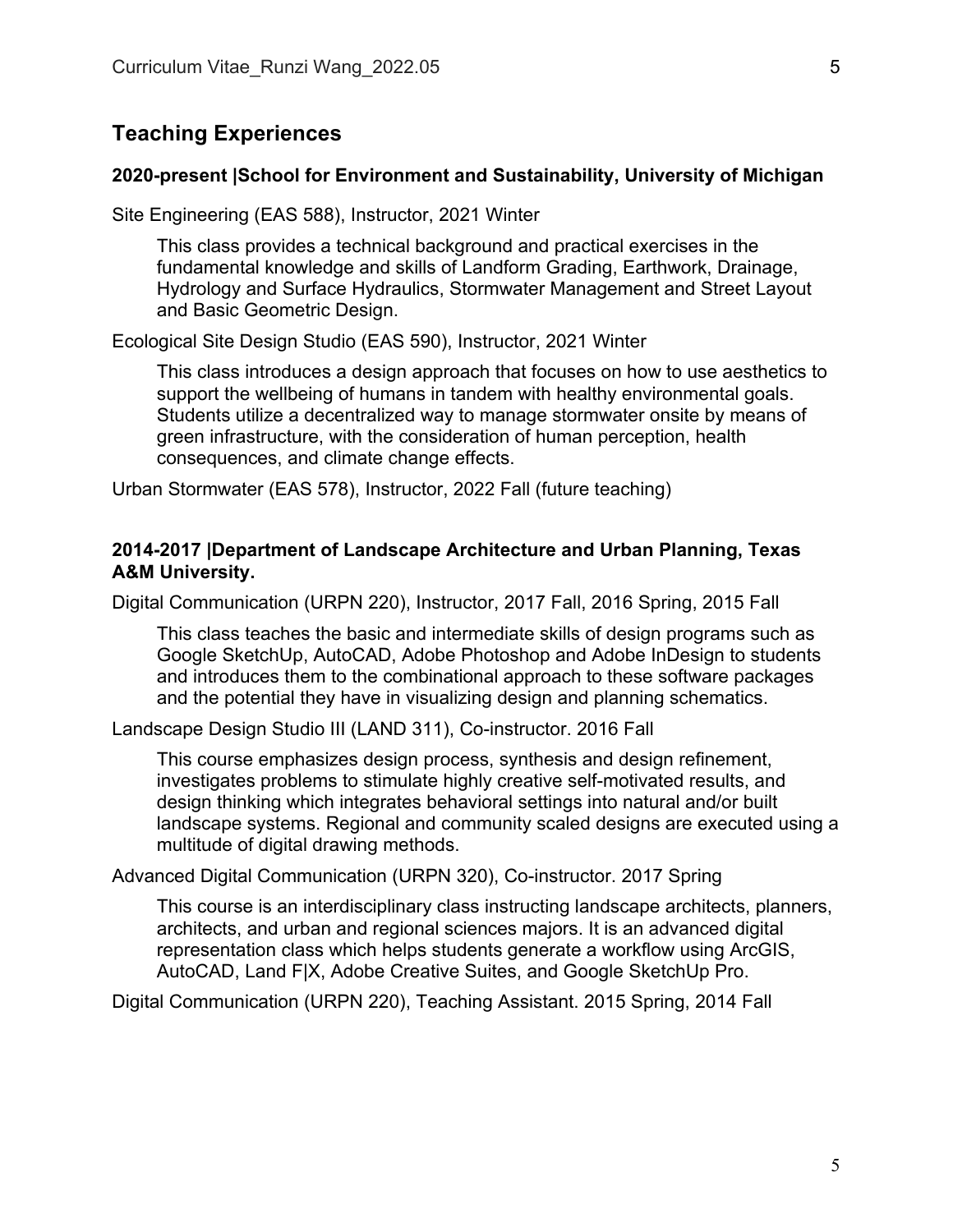## **Research**

### **Funded Research Projects**

2022.5-2022-8 | **PI**, IRISE: Intersecting Research Ideas towards Sustainable Environments-- Improving Built Environment Outcomes in the Face of Increasing Chemical and Pathogen Exposures.

Funding Source: *University of Michigan, Bold Challenges Team Formation*

Grant Amount: \$25,000

Co-PIs: Simone Charles, Allen Burton

2022.2-2023-2 | **PI**, Investigating stream water contamination and prioritizing green stormwater infrastructure in the River Rouge Watershed from a socioecological perspective.

Funding Source: *Detroit Urban Research Center*

Grant Amount: \$5,000

Co-PIs: Matthew Bertrand, Larissa Larsen

2022.8-2023.8, **Co-PI**, Developing an Interdisciplinary Approach to Studying Urban Stream Water Quality.

Funding Source: School for Environment and Sustainability

Grant Amount: \$75,000

PI: Sara Hughes

2021.6-2022.6 | **PI**, Data science approach towards a socio-ecological framework for the investigation of continental urban stream water quality pattern.

Funding Source: Michigan Institute for Data Science, University of Michigan.

Grant Amount: \$70,000.

Co-PIs: Bill Currie, Yang Chen

2021.6-2022.1 | **PI**, Urban water quality management towards a sustainable framework— the investigation of fine scale urban form effects on stream water quality.

Funding Source: Graham Sustainability Institute Catalyst Grant Program, University of Michigan.

Grant Amount: \$10,000.

Co-PIs: Robert Goodspeed, Joshua Newell, Branko Kerkez, Yang Chen

2018.6-2020.6| **Co-PI**, Identifying Socio-Environmental Watershed Typologies Based on Stormwater Pollution Using Machine Learning (Graduate Pursuits).

Funding Source: National Science Foundation, National Socio-Environmental Synthesis Center (SESYNC)

Grant Amount: \$10,000 and the associated travel funding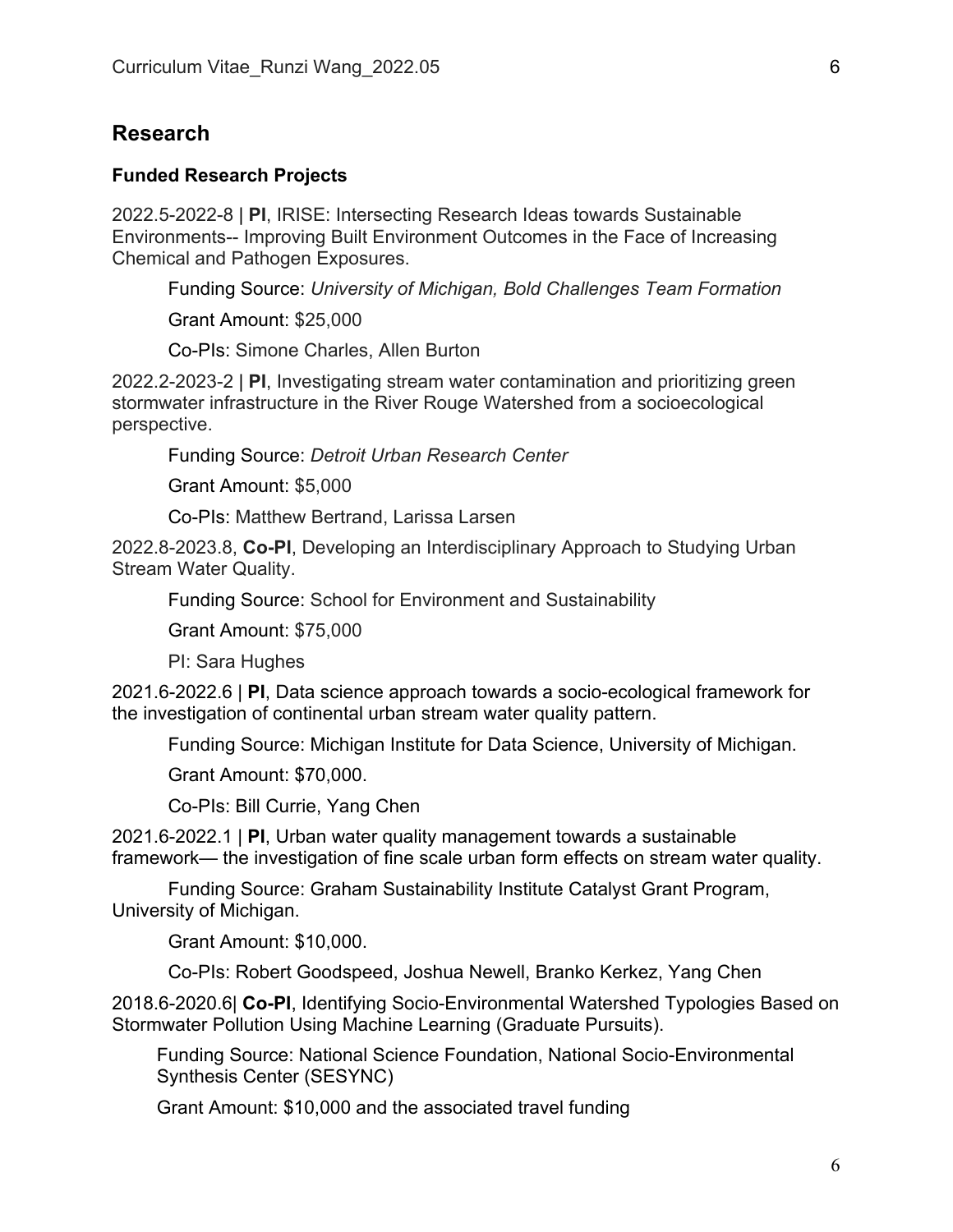PI: Celina Balderas Guzman, Matthew Smith

#### **Research Assistant Projects**

2019-2020| Leading Research Assistant, Algorithm for Inventory and Spatial Analysis in Natural Resources Management, Institute for Water Resources (W912HZ-19-SOI-0002)

Funding Source: U.S. Army Engineer Research and Development Center (ERDC)

Grant Amount: \$150,000

Role: Involved in the task of shoreline management and boundary management. Mainly responsible for acquiring land characteristics data, designing land cover change detection algorithms, and predicting future land use along the shoreline.

2015-2018| Research assistant, Aggie B.L.U.E. print laboratories: building lasting university Environments.

Funding Source: Tier One Program (TOP) Interdisciplinary Education Grant, Texas A&M University

Grant Amount: \$300,000

Role: Involved in the rain garden construction and monitoring. Mainly responsible for installing and operating the ISCO sampler (6712 Full-Size Portable Sampler), collecting stormwater samples and analyzing hydrographs.

2012-2014| Leading Research assistant, The Research and Demonstration of Urban Water System Construction Techniques in Liangjiang New Area, Chongqing (2012ZX07307001-03)

Funding Source: Chinese Ministry of Science and Technology

Grant Amount: \$70,000

Role: Using remote sensing techniques to investigate urbanization patterns. Building hydrological models to simulate runoff and water quality under alternative planning scenarios. Advising residential design patterns in the mountainous city.

## **Service**

2019-present| Reviewer for Landscape and Urban Planning, Science of the Total Environment, Journal of Hydrology, Environmental Research Letter, Journal of Environmental Management

2020-present| Reviewer for Natural Science Foundation Hydrological Science (HS) program, Natural Science Foundation EPSCoR Research Infrastructure Improvement Program

2018 | Student Volunteer, Landscape Anniversary Program, School of Planning, Design and Construction, Michigan State University